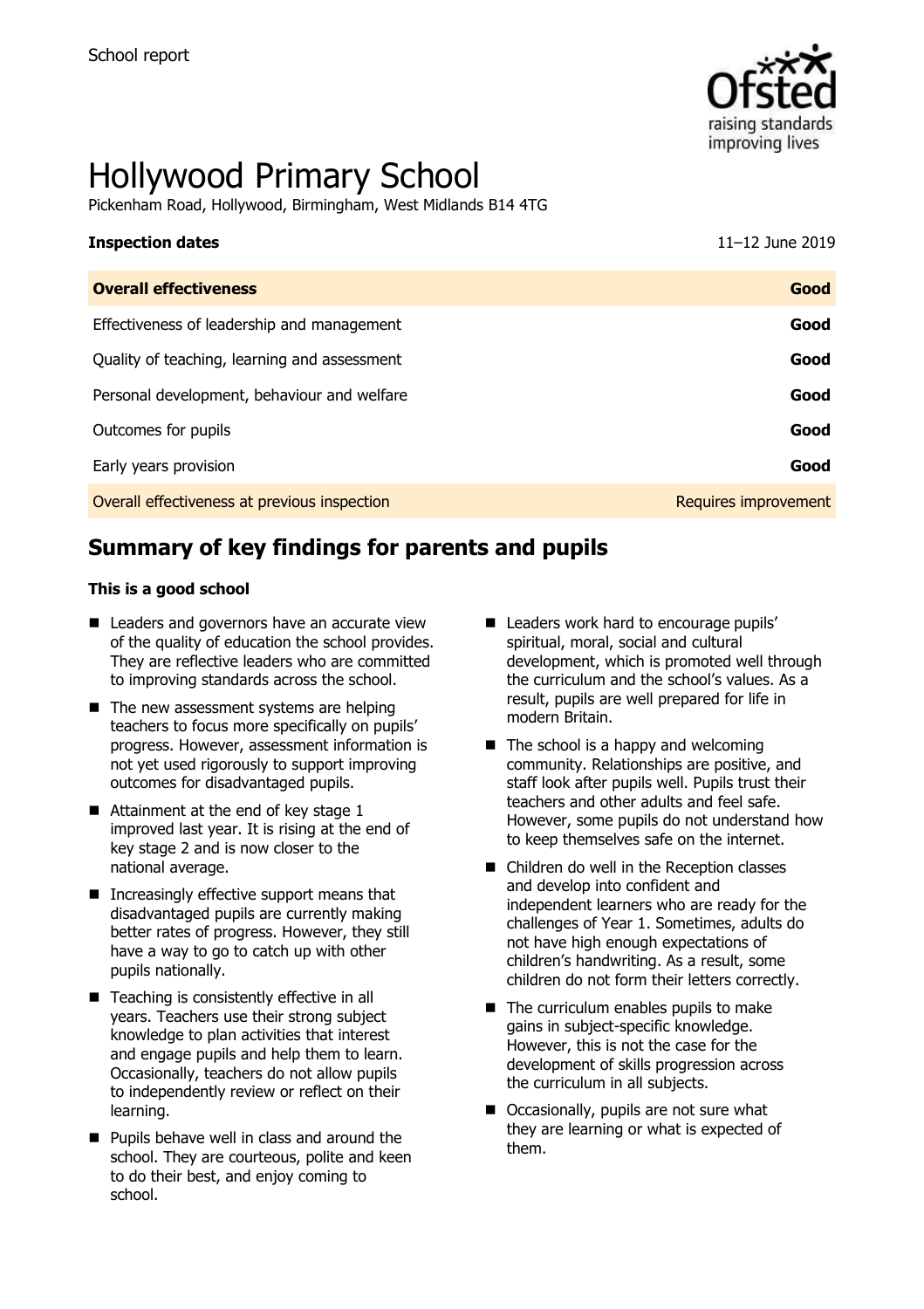

# **Full report**

### **What does the school need to do to improve further?**

- Continue to improve the quality of teaching, learning and assessment, and thereby strengthen pupils' outcomes by:
	- supporting disadvantaged pupils further to address gaps in their knowledge and skills so that more of these pupils make good progress
	- providing more opportunities for all pupils to work independently and take ownership of their learning
	- ensuring that pupils know what they are learning and how they will be successful.
- $\blacksquare$  Improve the quality of leadership by:
	- embedding the recent developments in whole-school assessment systems so that they are more systematically used by all leaders and staff to support improving outcomes for pupils who are disadvantaged
	- ensuring that the curriculum incorporates opportunities for pupils to acquire and retain subject-specific skills.
- **Further improve the provision for early years by ensuring that adults consistently have** high expectations of children's letter formation.
- Further develop pupils' understanding of how to keep themselves safe when using the internet.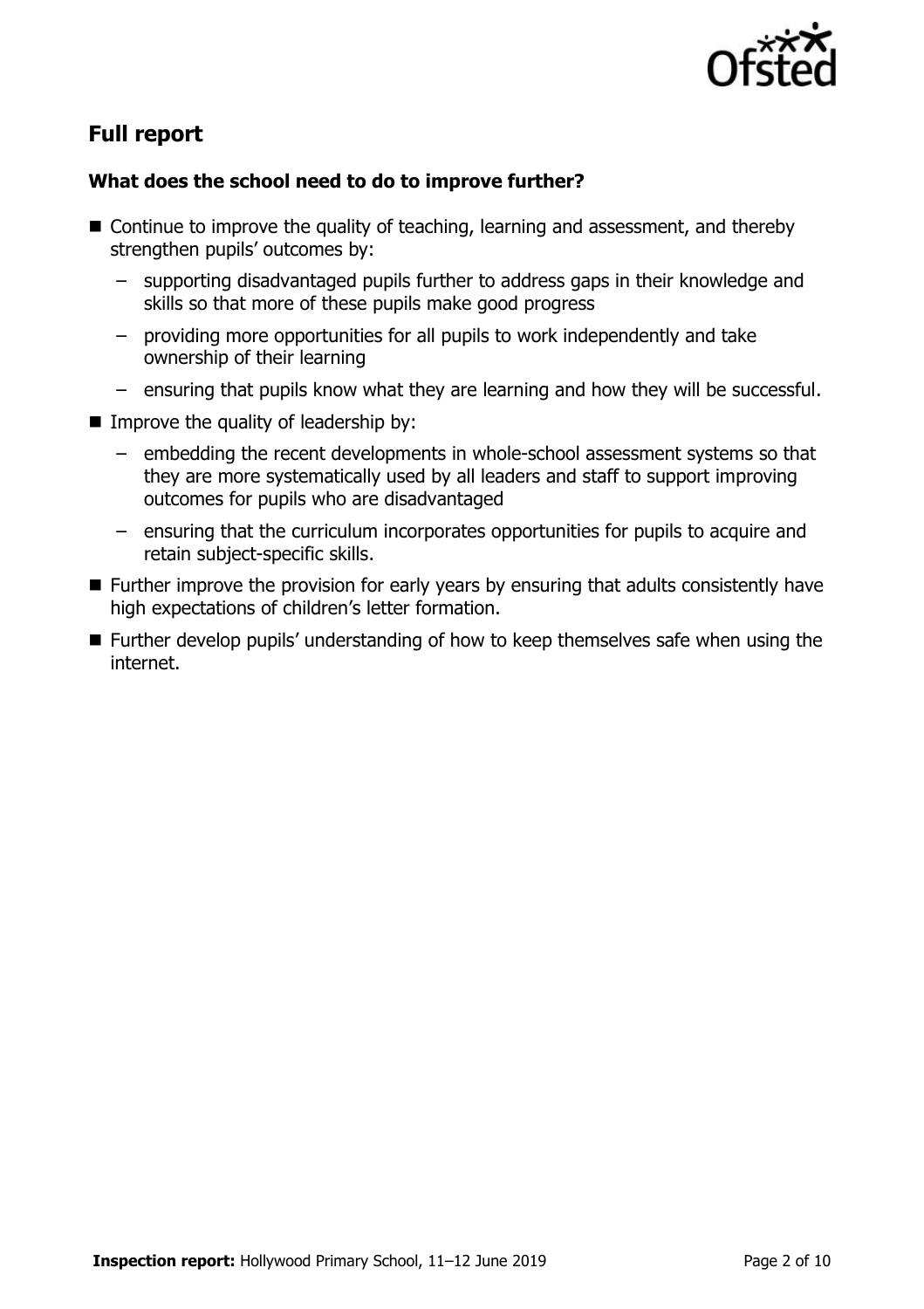

# **Inspection judgements**

#### **Effectiveness of leadership and management Good**

- **Following the previous inspection, school leaders have actively sought advice to bring** about rapid improvements. They have worked well with the local authority and other outside agencies to develop systems that support strategic leadership. This means that leaders are now starting to be more focused on evaluating the impact of initiatives they have introduced. As a result, pupils are now making better progress in reading, writing and mathematics, and the quality of teaching and learning has improved.
- **Leaders have introduced clear assessment systems to track and monitor the progress** pupils make from their starting points. However, there is still scope to ensure that leaders use the information they gather to carefully track the progress of disadvantaged pupils.
- Leaders carry out regular checks on the quality of teaching. They make accurate evaluations that help teachers to focus on aspects of their practice that need to improve.
- Leaders have reviewed the way they evaluate and spend the pupil premium funding. As a consequence, they now use this funding well to provide disadvantaged pupils with support that is tailored to their individual needs. They now check to ensure that this additional support is making a positive difference to disadvantaged pupils' outcomes. However, gaps in pupils' knowledge and skills remain, due to weaker teaching in previous years.
- Leaders, including governors, have responded effectively and swiftly to the areas for improvement identified in the previous inspection. Consequently, the school has improved. For example, phonics teaching has been adapted effectively to engage both boys and girls so as to reduce any differences between their progress and attainment.
- The school's curriculum maps show coverage of knowledge across subject areas. Pupils benefit from a wide range of visits and experiences that enhance their understanding of the topics they study. However, skills development is less well constructed and has not yet been fully planned across all subject areas. As a result, the breadth and depth of the curriculum offered does not ensure that pupils cover all the skills required in the national curriculum.
- Senior leaders have been successful in their work to improve pupils' achievement in writing. Pupils' outcomes at the end of Year 6 are now better than previously because of improved teaching in this subject.
- The primary physical education (PE) and sport funding is used extremely well. Pupils take part in a wide range of sporting activities, golf, archery and multi-skills, both during the school day and after school. All pupils do swimming lessons and, as a result, the vast majority of pupils can swim 25 metres by the end of Year 6.
- The majority of parent who spoke to inspectors or who responded to the online questionnaire, Parent View, reported that their children feel happy and safe at school.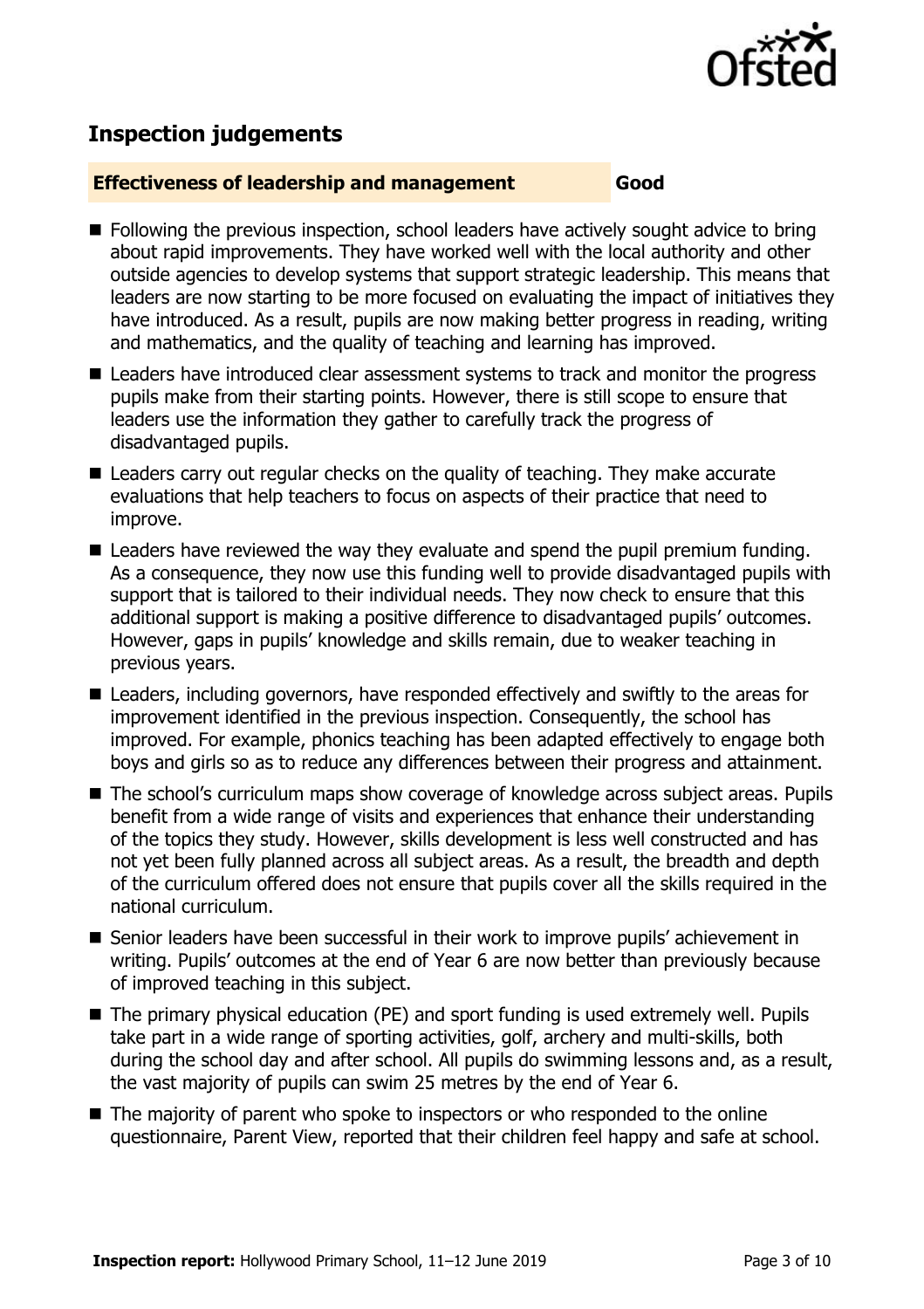

#### **Governance of the school**

- Governors have the skills and knowledge to support and challenge leaders appropriately. They provide a high level of challenge and support for school leaders and they are ambitious for pupils to succeed. They hold leaders to account for all aspects of the school's performance and check carefully that leaders' actions to improve the school are working.
- The governing body knows how leaders use additional funding. The link governor for pupil premium monitors the impact of this funding on improving disadvantaged pupils' outcomes. Similarly, governors check that the primary PE and sports funding is making a difference to pupils' participation in physical activity.

#### **Safeguarding**

- $\blacksquare$  The arrangements for safeguarding are effective.
- Leaders ensure that all staff and governors are well trained and skilled in safeguarding matters. There is a strong and vigilant culture of safeguarding to ensure that pupils are safe, protected, healthy and happy in school.
- Leaders ensure that the safeguarding of pupils is a high priority. Leaders provide regular training for staff in many aspects of safeguarding. Consequently, staff understand their responsibilities and report any concerns they have promptly.
- Governors understand their safeguarding responsibilities, because they receive child protection training.

#### **Quality of teaching, learning and assessment Good**

- Leaders have introduced several new approaches to the teaching of mathematics, writing and reading. While they are clearly showing a positive impact on outcomes, these approaches are not yet fully embedded across the school.
- Across the school, leaders and teachers have established a positive learning culture. Relationships between adults and pupils in all classes are strong. Pupils have good attitudes to learning and want to do well. Teachers have secure subject knowledge and use this well to plan pupils' learning effectively. Sometimes, however, teachers do not pay close enough attention to making sure pupils know what they are learning in lessons or what they need to do to be successful in their learning. This can slow progress, as pupils complete tasks that do not move their learning on or support the practice of key skills.
- The teaching of mathematics has improved over the last year. Teachers now give the pupils more opportunities to demonstrate their understanding of mathematical language and apply their problem-solving skills. As a result, pupils, particularly disadvantaged pupils, are making stronger progress in mathematics.
- The teaching of phonics is effective. Pupils enjoy their phonics sessions and use their knowledge and skills to spell and read unfamiliar or difficult words. Pupils enjoy reading and have many opportunities to read and discuss a range of texts. Older pupils understand the link between reading, increasing their vocabulary and better writing.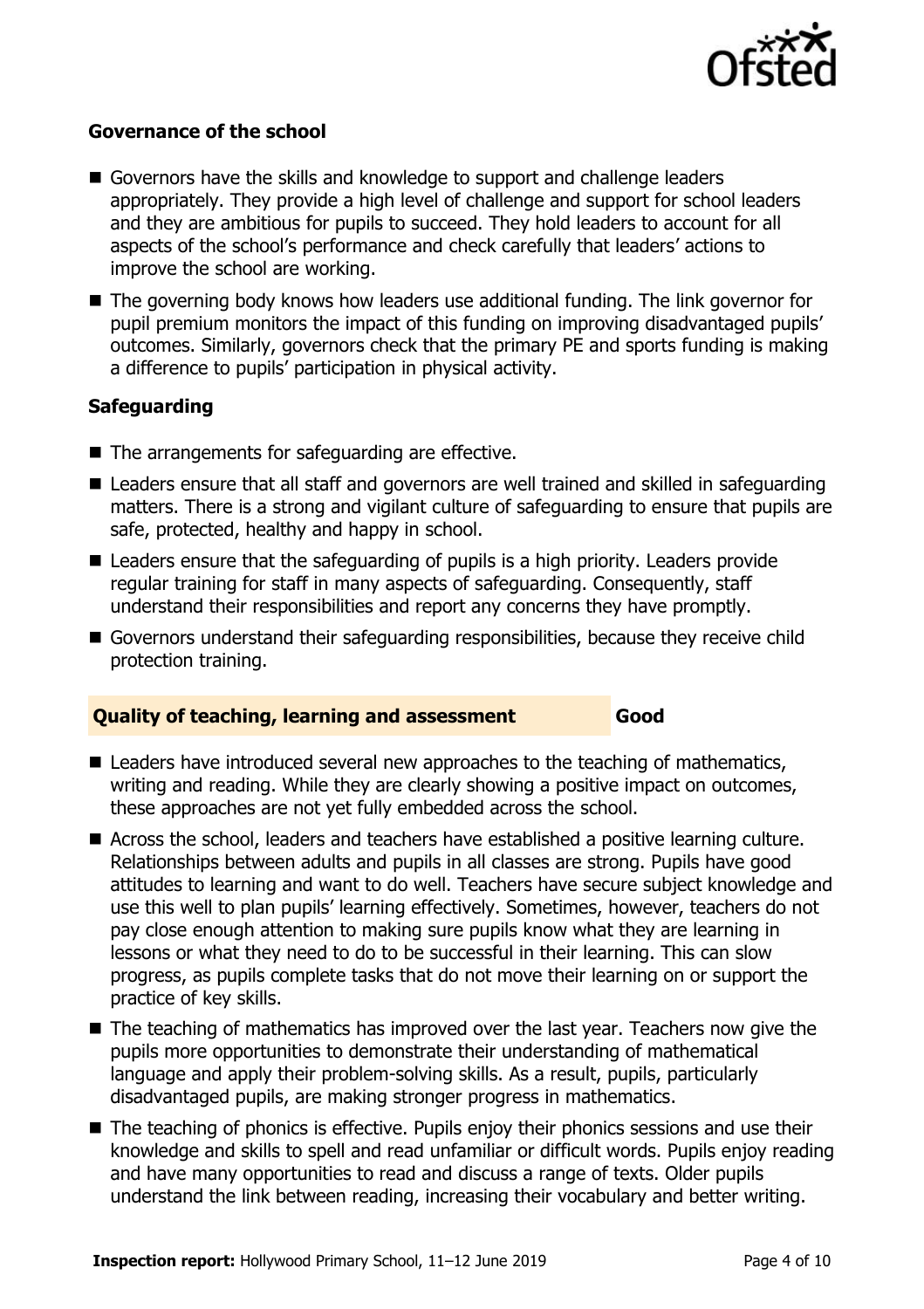

■ Teaching assistants give effective support to disadvantaged pupils and pupils with special education needs and/or disabilities (SEND). This is because they know these pupils well and match work closely to their individual needs.

#### **Personal development, behaviour and welfare <b>Good**

#### **Personal development and welfare**

- The school's work to promote pupils' personal development and welfare is good.
- **Pupils state that they feel safe and that bullying is very rare. They are confident** that adults will support them, should they have any concerns. Although pupils are taught how to keep themselves safe, not all pupils are secure in their understanding of how to keep themselves safe when they are online.
- **Pupils have a good understanding of how to stay healthy. They enjoy the wide** range of sporting opportunities offered through clubs and PE lessons.
- **Pupils have an excellent knowledge and understanding of human rights and** British values in relation to democracy or individual liberty. They are able to confidently talk about these rights and values and how they affect their daily lives as members of the school and wider community.
- **Effective work by teachers and teaching assistants helps pupils to understand** themselves and their emotions better. As a result, pupils gain self-confidence and feel supported.
- In previous years, the school had a high level of fixed-term exclusions relative to the number of pupils on roll. The school has been very successful in reducing the number of fixed-term exclusions this year. Leaders have tracked behaviour closely and worked with pupils at risk of exclusion to ensure that their individual needs are met and they stay in school and continue to learn.
- The breakfast club provides a positive start to the day, creating an enjoyable opportunity for pupils to socialise with different age groups. Pupils are well cared for and carefully supervised.

#### **Behaviour**

- The behaviour of pupils is good.
- The conduct of pupils in lessons and around the school at breaktime and lunchtime is good. Pupils respect adults and each other. Pupils are happy in school and work well together in class.
- Leaders and staff share high expectations of pupils' behaviour. They have established clear routines to promote good behaviour through the school's rights-respecting values, linked to the school's UNICEF Rights Respecting Schools Award. Pupils understand these values and say that there is little poor behaviour in school.
- **Procedures for managing and analysing behaviour are well organised. Leaders record** incidents and put in place clear actions to effectively address any concerns.
- Leaders' actions to ensure that pupils attend school regularly and on time have a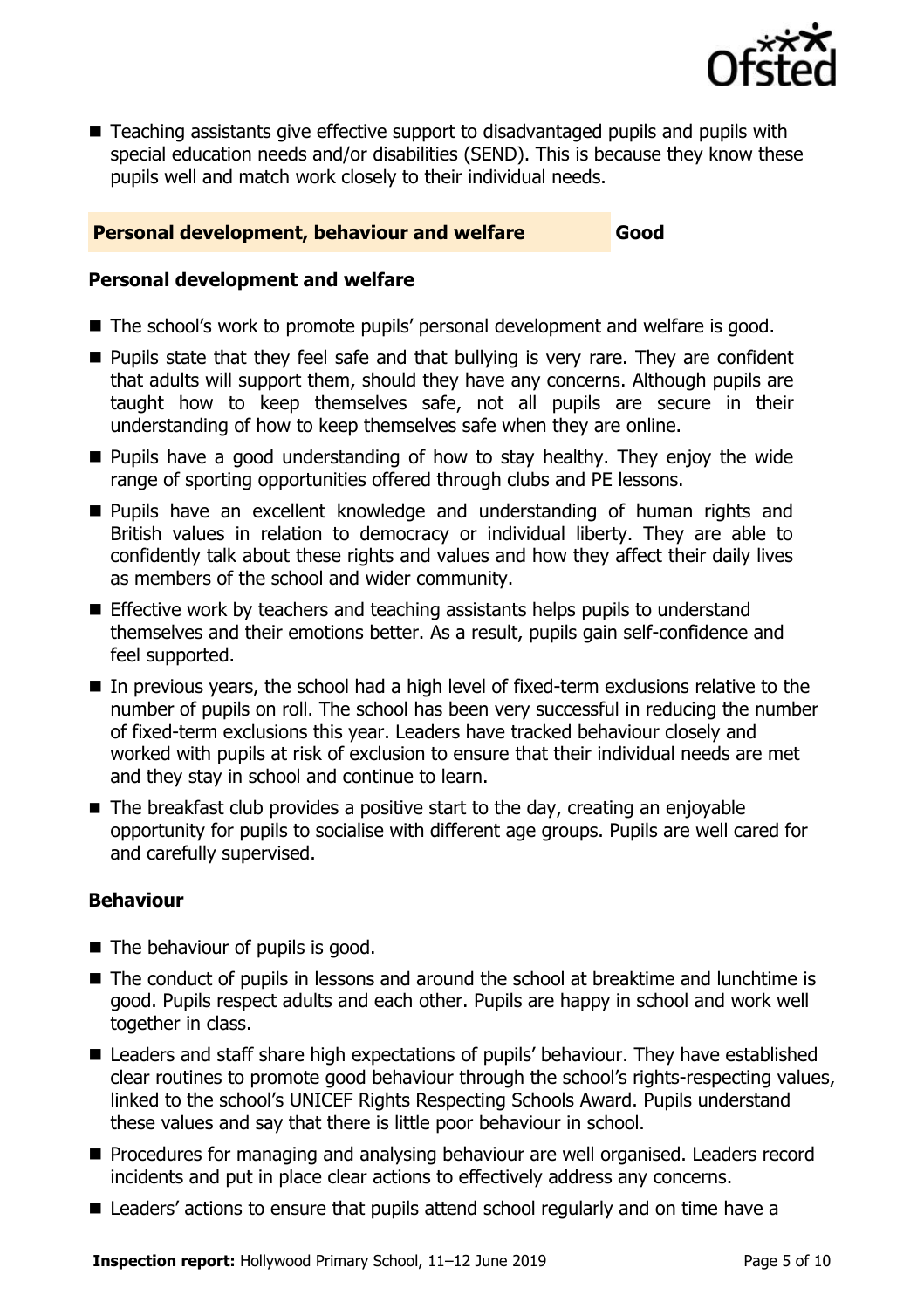

positive effect. School records show that attendance is in line with the national average.

**Pupils are well supported in the resource base. Staff have established clear routines to** promote good behaviour. They build pupils' confidence by providing opportunities for them to share their learning with each other.

#### **Outcomes for pupils Good Good**

- Attainment at the end of key stage 2 in 2018 was not as high as the national average in reading and mathematics. However, the number of pupils reaching the expected standard in writing is now in line with the national average. This is due to the consistent approach leaders have introduced across the school to teaching pupils how to edit their work. Pupils are able to refine their punctuation and improve their vocabulary choices.
- While attainment is improving in reading, writing and mathematics, not enough pupils attain the expected standard in reading and mathematics at the end of key stage 2. Current pupils' workbooks demonstrate that progress in reading and mathematics is improving. This is because more pupils are now given opportunities to develop their reasoning skills in mathematics. In reading, pupils have more opportunities to develop their comprehension skills by exploring the meaning of words within the text they are studying.
- In 2018, disadvantaged pupils' attainment at the end of key stage 2 was well below that expected of other pupils nationally. Only half of these pupils were well prepared for the next stage of their education. Leaders have taken decisive action to address this. As a result, disadvantaged pupils are currently making similar progress to other pupils in the school and, as a result, attainment is rising. However, gaps between the attainment of these pupils and other pupils nationally remain because, in the past, these pupils did not have the support they needed to keep up with their peers.
- Teaching in the resource-base provision for pupils with SEND is effective. There are strong relationships between the staff and the pupils, and the staff have an excellent understanding of each pupils' individual needs. As a consequence, these pupils behave well and make secure progress in their learning.
- Similarly, pupils with SEND across the school make strong progress from their different starting points.
- Outcomes in key stage 1 have improved since the last inspection, and more pupils are now attaining the average and higher standards in reading, writing and mathematics.
- Pupils in Year 1 demonstrate secure decoding and blending skills. They learn basic letter sounds and apply these in the early stages of independent reading and writing. As a result, the proportion of pupils achieving the required standard in the Year 1 phonics screening check is in line with the national average.

|  | <b>Early years provision</b> | Good |
|--|------------------------------|------|
|  |                              |      |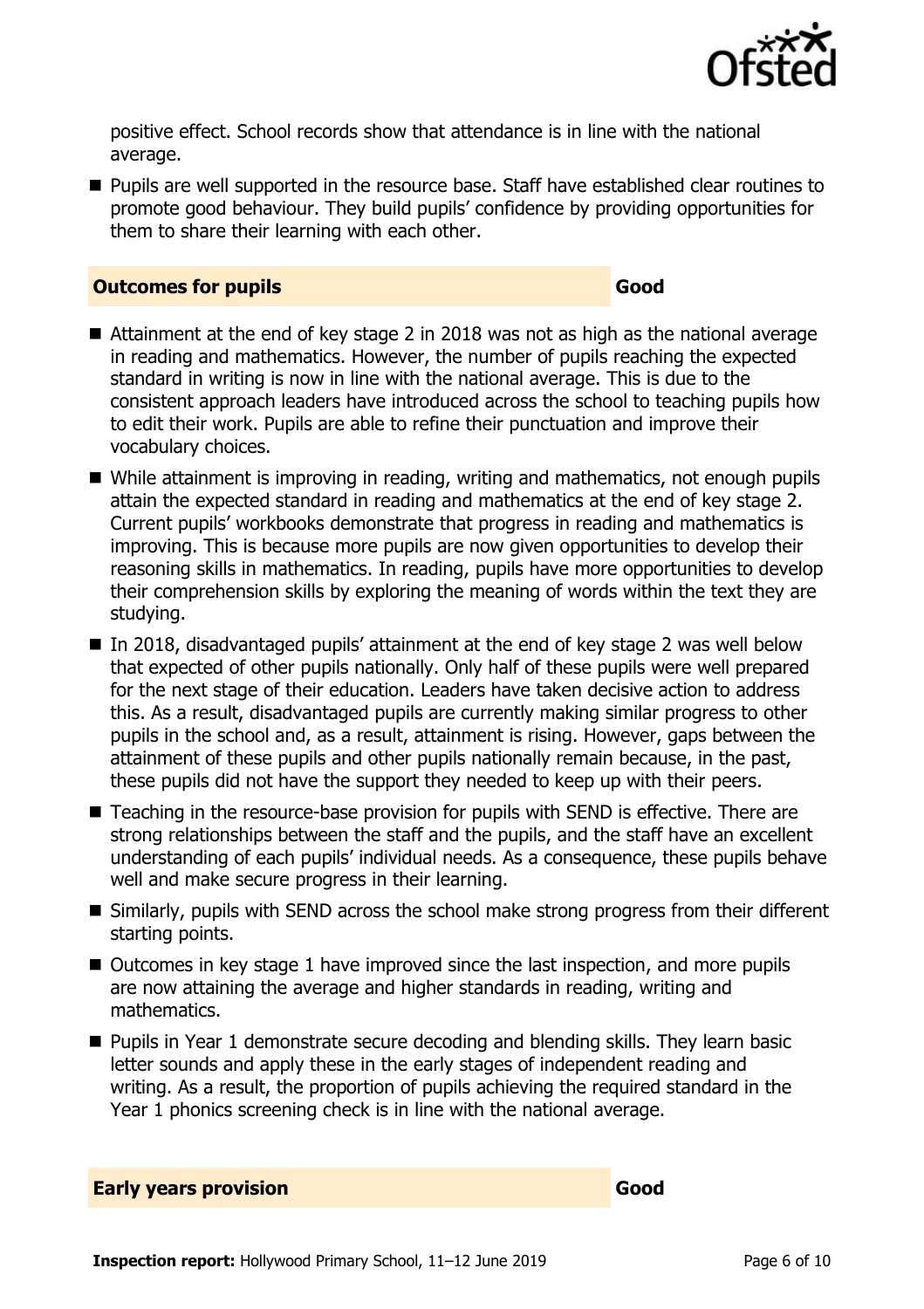

- Children enter the early years with skills and abilities broadly in line with those for their age. In 2018, a higher than average proportion of children achieved a good level of development. Strong teaching ensures that children make good progress across the early years. As a result, the children are well prepared for their move to Year 1.
- The early years leader provides strong leadership and has an accurate picture of the strengths and weaknesses in provision. Additional funding for disadvantaged children and children with SEND is used effectively and learning needs are identified early. This ensures that these children also make good progress.
- Adults develop children's early reading and writing skills well through the effective teaching of phonics. Children understand the need to apply their phonics skills to spell and write words. However, at times they are not encouraged to ensure that they are forming their letters correctly. This can make their writing untidy and difficult to read.
- Adults make careful assessments of children's learning and carefully match activities to children's needs. As a result, children benefit from a range of stimulating adult-led and child-initiated activities in a well-planned curriculum.
- Adults ensure that children are kept healthy in activities they find enjoyable and interesting. For example, children enjoyed a physical education lesson in which they were learning how to 'log roll'. During this session, they were given time to practise and refine their rolls. They enjoyed showing good control of their bodies and demonstrated that they could follow guidance to help improve their performance.
- Leaders and staff work in close partnership with parents, informing them of their children's progress and providing workshops and newsletters to help them support their children's learning. Parents share their children's achievements at home by adding to the online assessment system the school uses.
- Children are kept safe, because adults diligently observe welfare and safeguarding requirements. Staff are caring, know the children well and ensure that routines and expectations are established and clear. As a result, children play happily with others and are well-behaved.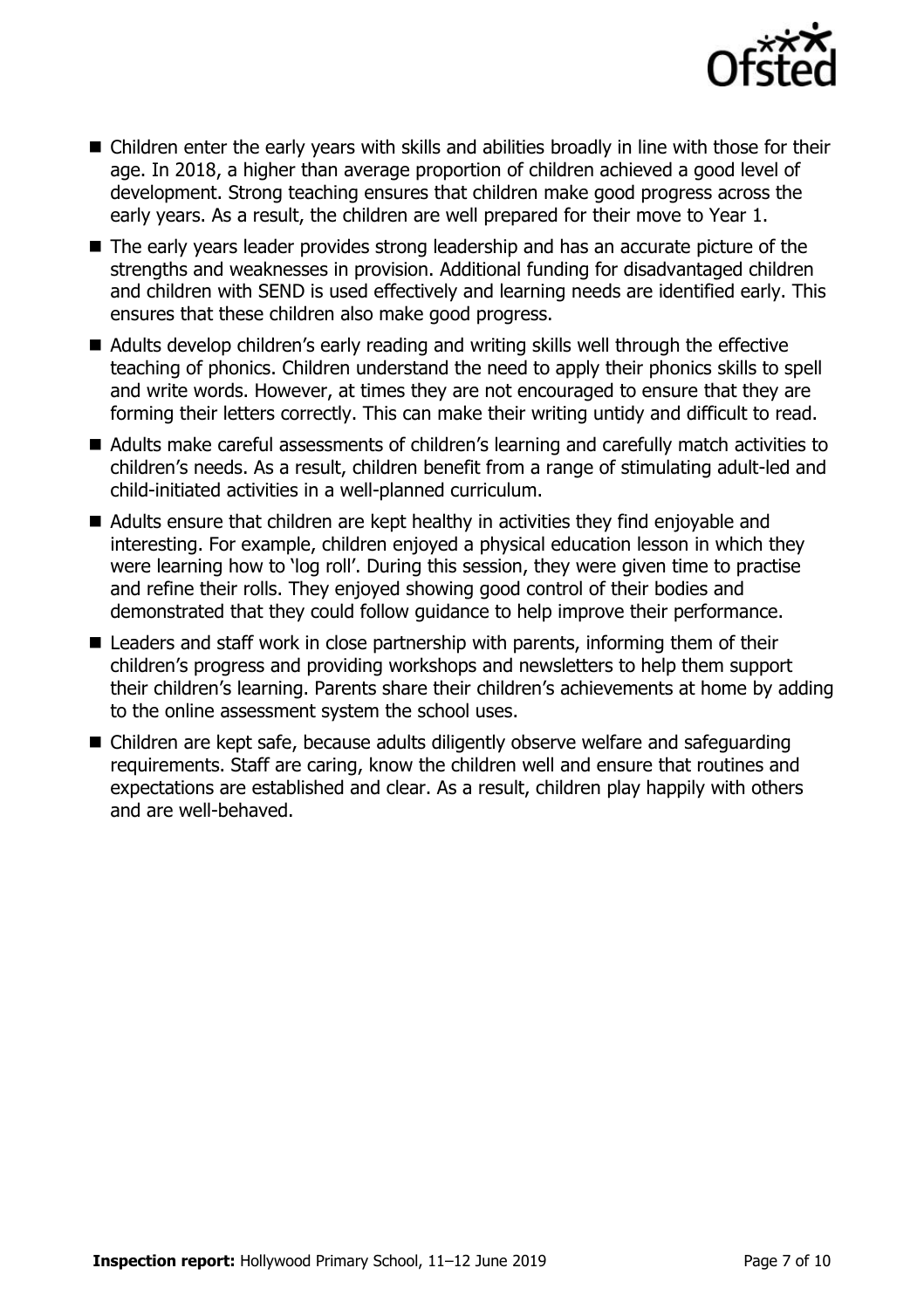

# **School details**

| Unique reference number | 103314     |
|-------------------------|------------|
| Local authority         | Birmingham |
| Inspection number       | 10088467   |

This inspection of the school was carried out under section 5 of the Education Act 2005.

| Type of school                      | Primary                           |
|-------------------------------------|-----------------------------------|
| School category                     | Community                         |
| Age range of pupils                 | $4$ to $11$                       |
| <b>Gender of pupils</b>             | Mixed                             |
| Number of pupils on the school roll | 431                               |
| Appropriate authority               | The governing body                |
| Chair                               | Simon Richards                    |
| <b>Headteacher</b>                  | Simon Dix                         |
| Telephone number                    | 0121 675 7711                     |
| Website                             | www.hollywoodprimaryschool.co.uk/ |
| Email address                       | enquiry@hollywood.bham.sch.uk     |
| Date of previous inspection         | 15-16 November 2016               |

#### **Information about this school**

- This is a larger than average-sized primary school.
- The proportion of disadvantaged pupils is in line with the national average.
- The proportion of pupils with SEND is below the national average.
- The proportion of pupils who have statements of special educational needs or education, health and care plans is above average.
- The school has a specialised autism spectrum disorder resource-base provision on site, catering for 12 primary-aged pupils.
- The school runs a breakfast club and after-school club for pupils.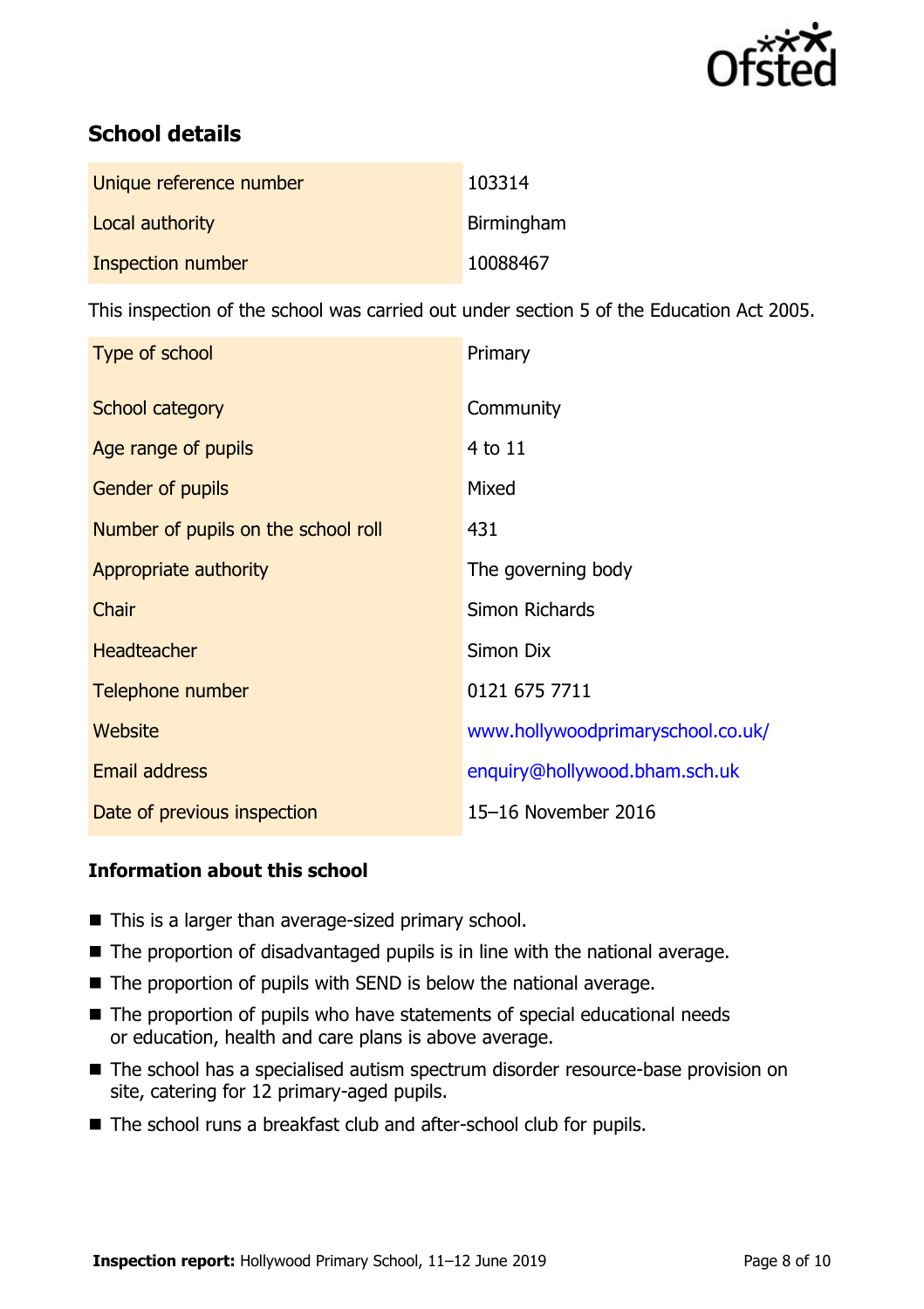

# **Information about this inspection**

- Inspectors observed teaching and learning in all year groups. Some of the observations were carried out jointly with the headteacher, deputy headteacher and both assistant headteachers.
- The inspectors scrutinised work in pupils' books and listened to pupils read. They met with a group of pupils to gain their views of the school. The inspectors observed pupils' behaviour at social times, as well as in lessons.
- $\blacksquare$  Meetings were held with the headteacher and the deputy headteacher, as well as other senior and middle leaders. The lead inspector met with five members of the local governing body, including the chair of governors. She also met with the local authority school improvement representative.
- The inspectors looked at a range of documentation. These included: assessments and records of pupils' progress; the school's checks and records relating to safeguarding, child protection and attendance; records of how teaching is monitored; and the school's improvement plans.
- Inspectors took account of the 76 responses to the Ofsted online questionnaire, Parent View, and the 39 free text responses received from parents during the inspection. They also spoke to parents before school. There were no responses to Ofsted's online pupil questionnaire. Inspectors considered the 41 responses to Ofsted's online staff questionnaire.

#### **Inspection team**

| Kerry Rochester, lead inspector | Ofsted Inspector |
|---------------------------------|------------------|
| <b>Gareth Morgan</b>            | Ofsted Inspector |
| <b>Linda McGill</b>             | Ofsted Inspector |
| Justine Lomas                   | Ofsted Inspector |